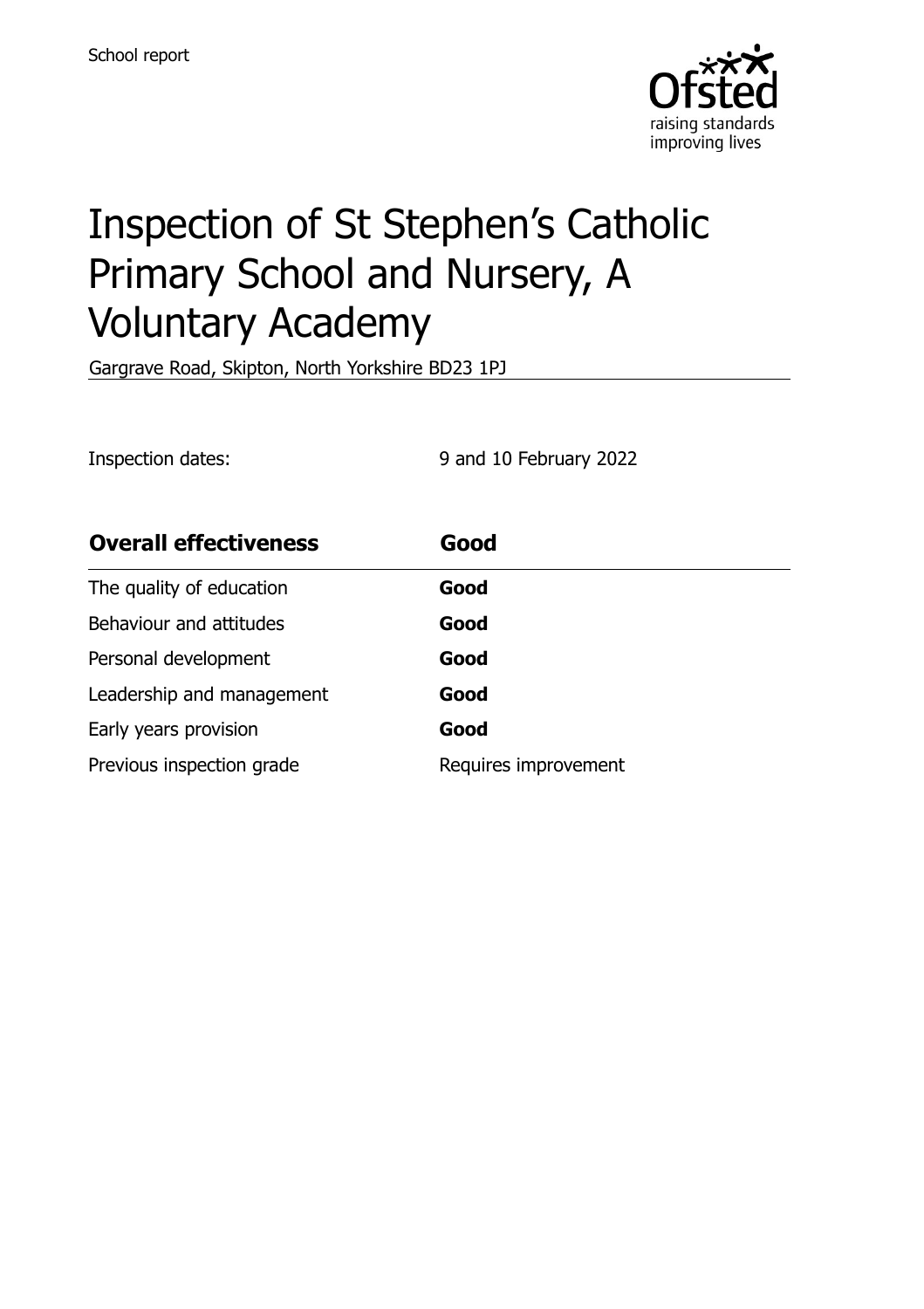

## **What is it like to attend this school?**

St Stephen's Catholic Primary Academy is a welcoming and happy place to learn. The school's motto, 'learning, living and loving one another in God's name', is at the heart of school life. Pupils told us that their school is 'amazing'. They said teachers help them to have fun in their lessons.

Leaders are ambitious for pupils, including those with special educational needs and/or disabilities (SEND) and those who are disadvantaged. All pupils' achievements are celebrated. The strong nurturing ethos helps pupils to develop confidence and belief in their own abilities.

Staff set a strong example of kindness and care. As a result, pupils feel safe and are kind and respectful towards each other. On the very rare occasions that bullying or name-calling happens, it is dealt with effectively. There is a calm and purposeful atmosphere in lessons. Pupils play happily together at breaktimes. They enjoy the activities that are provided for them.

Pupils are able to take part in a wide range of activities. These include dance and drama, a range of sports and educational visits. Staff encourage pupils to be active. Pupils want to get to school on time every day so they can join in the active trail before they start lessons.

### **What does the school do well and what does it need to do better?**

New leaders have brought about significant improvements in the quality of teaching and the curriculum. The governing body and trust have worked closely with leaders to bring this about. They have provided high-quality training opportunities. New subject leaders and teachers have been coached and supported. This has had a positive impact on the achievement of pupils.

Leaders have designed an ambitious curriculum that is sequenced and designed to help pupils build on what they already know. Subject leaders are knowledgeable and enthusiastic. They support less experienced colleagues well. As a result, teachers are developing their subject knowledge and confidence in teaching all subjects. This means that pupils enjoy their lessons and remember more of what they have learned. For example, inspectors noted that in physical education (PE), pupils build on their racquet skills to develop a backhand stroke effectively. Leaders know there is more work to do to ensure that all teachers have good knowledge of all the curriculum subjects.

Teachers make sure that pupils develop a love of reading from the moment they start school. Year 6 pupils read to their 'buddies' in Reception and join them for story time at the beginning of the year. Children start to match phonics sounds to letters as soon as they enter Reception. Most of them are able to use these sounds to read simple words and sentences. Reading books match the sounds that pupils already know. This helps pupils to enjoy reading with confidence. This is especially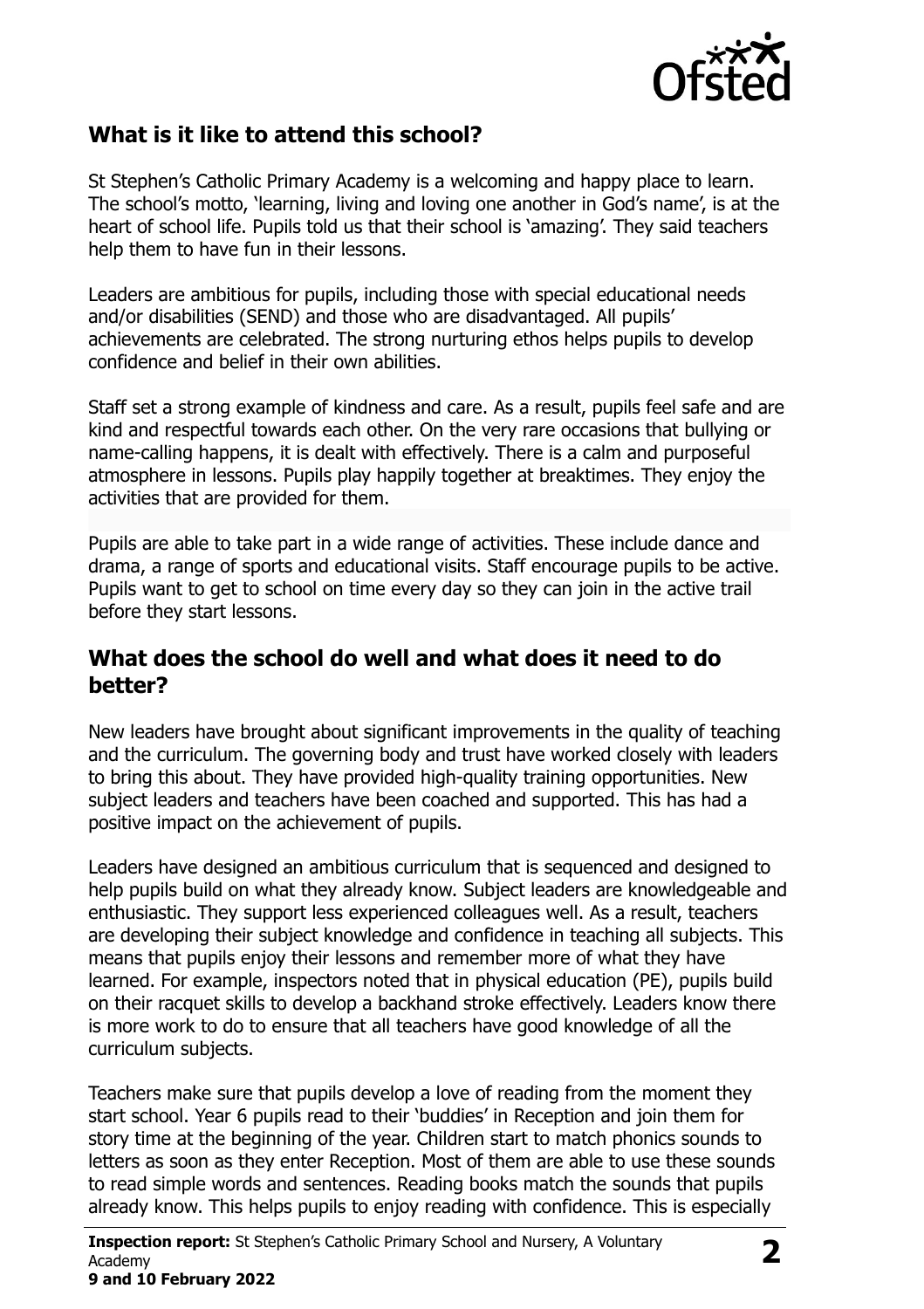

important for the pupils who need to catch up.

Teachers adapt the curriculum in mathematics to make sure it meets the needs of pupils. Lessons are structured to help pupils build on their prior knowledge. Daily fluency sessions help pupils to remember important number facts. As a result, they tackle problems confidently. Teachers regularly check what pupils know so they can plan follow up sessions for the next day. Pupils appreciate this and say it helps them to keep up. They enjoy mathematics, especially when work is more challenging.

Teachers use accurate assessment to identify gaps in learning. However, sometimes the targets that they set for pupils with SEND lack precise detail. This means that pupils do not always achieve as well as they could.

In the early years, children quickly pick up routines and follow rules. They make the most of the vibrant indoor and outdoor learning environment. Leaders have planned the curriculum to ensure that children are ready for Year 1. There is an emphasis on developing vocabulary and early subject knowledge. For example, some children were seen to be enjoying their discussion about weather conditions in the Arctic.

Pupils behave well and are enthusiastic about their learning. They are kind and show respect to others. They care for others in the wider world through being involved with the school's charitable work. The 'Minnie Vinnies' take pride in leading events to raise money for chosen causes.

Leaders provide a broad range of opportunities and experiences for pupils. These include leadership roles, after school clubs, visits and visitors. In Year 6, they enjoy a residential trip to an outdoor activity centre. Pupils participate in competitive team sports. They are proud to have won the virtual basketball competition. Leaders make sure everyone gets involved and is included.

# **Safeguarding**

The arrangements for safeguarding are effective.

All staff and governors have regular safeguarding training. They are knowledgeable about how to keep pupils safe. There are secure systems in place for reporting concerns about pupils' safety and well-being. Leaders act swiftly to make sure vulnerable pupils stay safe. During the pandemic, leaders made regular checks to make sure those pupils who were not in school stayed safe.

Pupils learn how to keep safe online. They are able to give tips for the safe use of the internet. They say that if a message looks too good to be true, it is likely to contain a virus and should never be opened. They also know never to reveal their personal details.

Pupils learn how to stay safe on the roads. They have visits from the road safety team, and Year 6 pupils receive cycling safety sessions.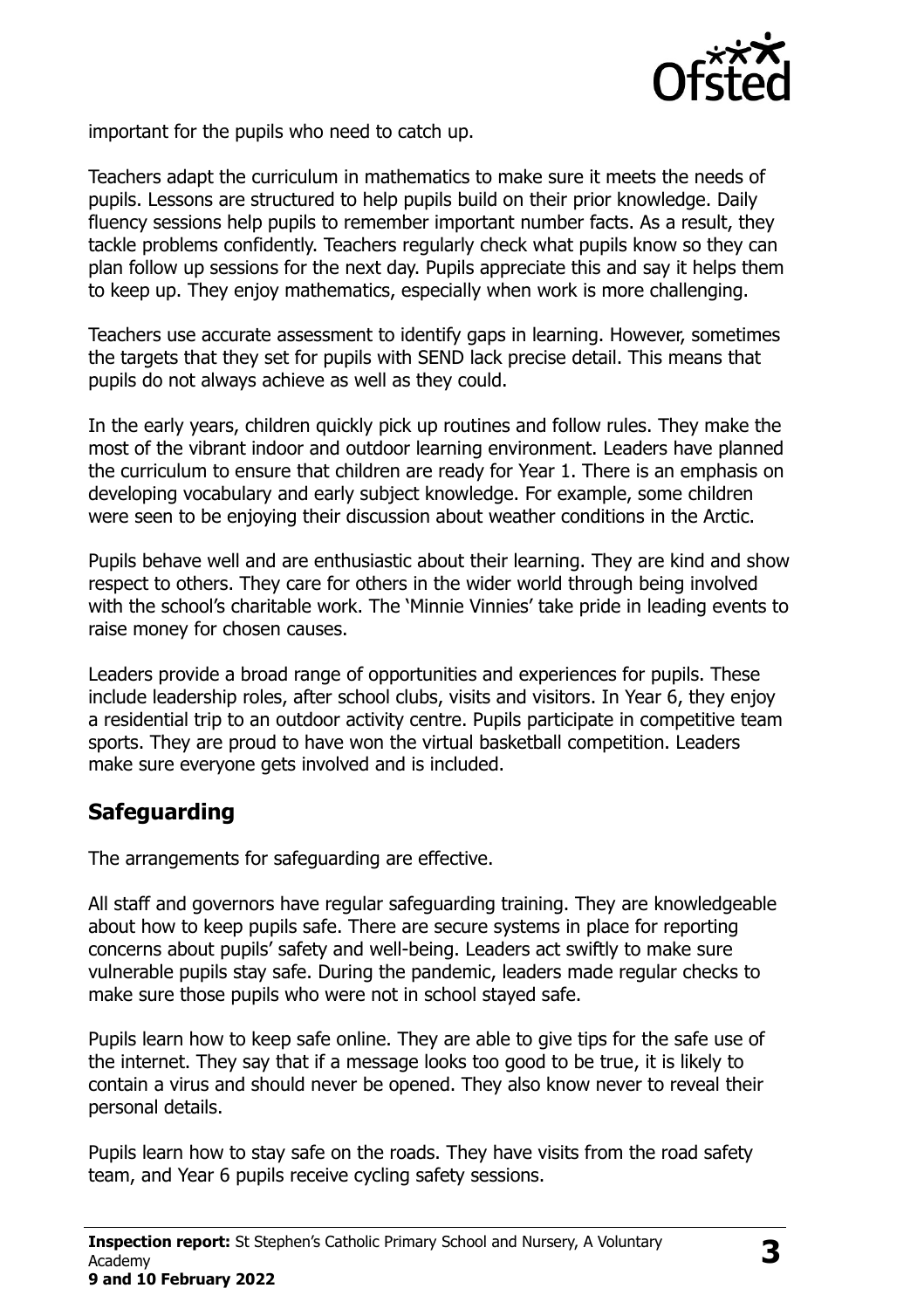

# **What does the school need to do to improve?**

### **(Information for the school and appropriate authority)**

- Teachers do not have a secure knowledge of the curriculum in every subject. As a result, pupils do not achieve as well as they could. Leaders should now accelerate their plans to help all teachers gain the specialist knowledge they need.
- Target setting for pupils with SEND is not precise enough. This means that pupils do not receive the knowledge they require in mathematics and English. Leaders should ensure that the provision for pupils with SEND is reviewed and refined.

## **How can I feed back my views?**

You can use [Ofsted Parent View](http://parentview.ofsted.gov.uk/) to give Ofsted your opinion on your child's school, or to find out what other parents and carers think. We use information from Ofsted Parent View when deciding which schools to inspect, when to inspect them and as part of their inspection.

The Department for Education has further quidance on how to complain about a school.

If you are the school and you are not happy with the inspection or the report, you can [complain to Ofsted.](http://www.gov.uk/complain-ofsted-report)

# **Further information**

You can search for [published performance information](http://www.compare-school-performance.service.gov.uk/) about the school.

In the report, '[disadvantaged pupils](http://www.gov.uk/guidance/pupil-premium-information-for-schools-and-alternative-provision-settings)' refers to those pupils who attract government pupil premium funding: pupils claiming free school meals at any point in the last six years and pupils in care or who left care through adoption or another formal route.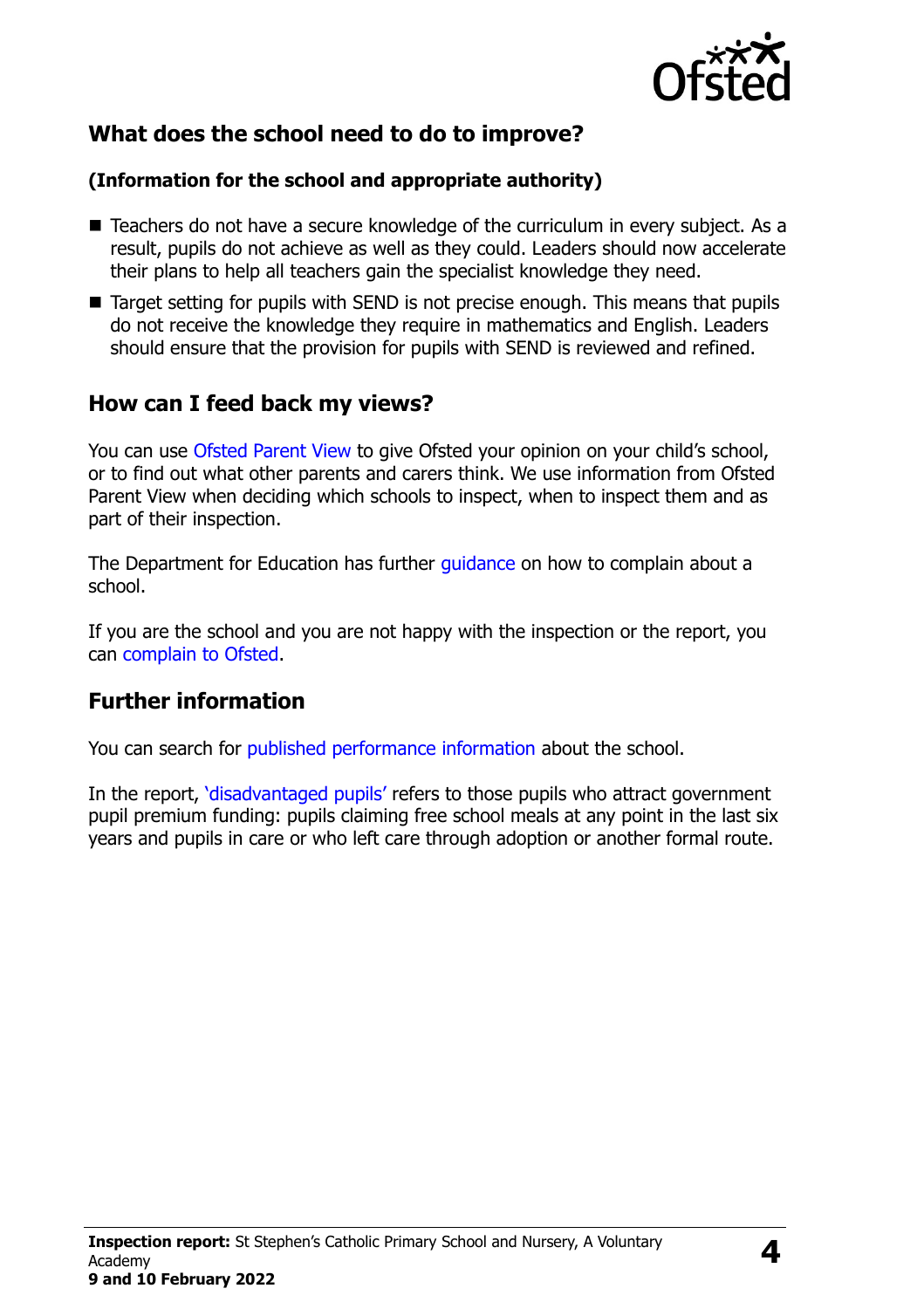

# **School details**

| Unique reference number             | 142023                                                           |
|-------------------------------------|------------------------------------------------------------------|
| <b>Local authority</b>              | North Yorkshire                                                  |
| <b>Inspection number</b>            | 10211681                                                         |
| <b>Type of school</b>               | Primary                                                          |
| <b>School category</b>              | Academy sponsor-led                                              |
| Age range of pupils                 | 3 to 11                                                          |
| <b>Gender of pupils</b>             | Mixed                                                            |
| Number of pupils on the school roll | 163                                                              |
| <b>Appropriate authority</b>        | Board of trustees                                                |
| <b>Chair of trust</b>               | Janet Sheehan                                                    |
| <b>Headteacher</b>                  | Alixena Lubomski                                                 |
| Website                             | www.st-stephens.n-yorks.sch.uk                                   |
| Date of previous inspection         | 22 and 23 May 2018, under section 5 of<br>the Education Act 2005 |

# **Information about this school**

- The school is part of the Bishop Wheeler Catholic Academy Trust.
- The local academy council oversees the running of the school on behalf of the board of trustees.
- The last section 48 inspection by the Diocese of Leeds took place in October 2018.

# **Information about this inspection**

The inspectors carried out this inspection under section 5 of the Education Act 2005.

This was the first routine inspection the school received since the COVID-19 pandemic began. Inspectors discussed the impact of the pandemic with leaders and have taken that into account in their evaluation of the school.

 $\blacksquare$  Inspectors met with the headteacher, the deputy headteacher, the English leader, the mathematics leader, the special educational needs coordinator and the leaders of PE and computing.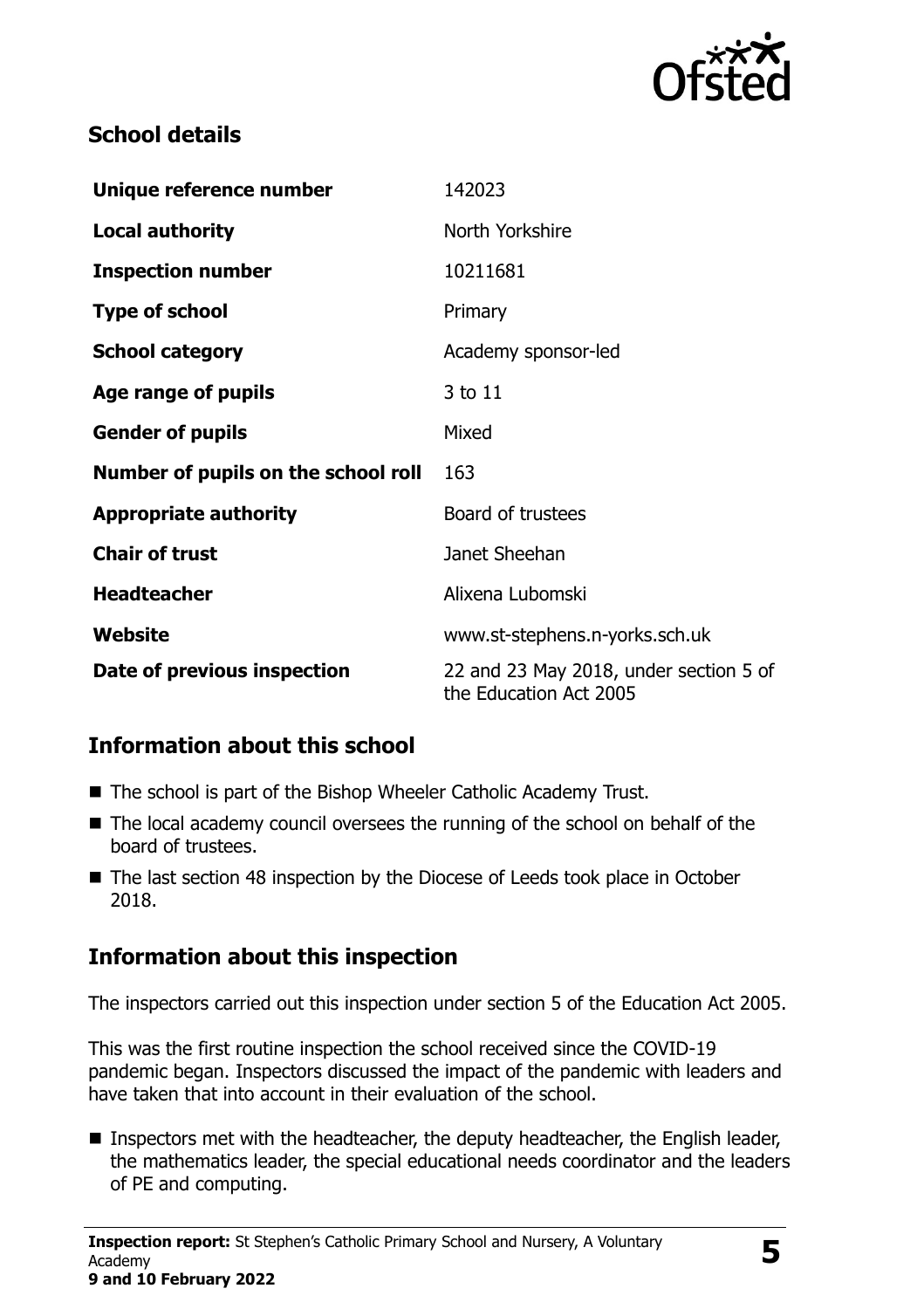

- The lead inspector met with members of the governing body, including the chair of governors.
- The lead inspector met with the chief executive of the Bishop Wheeler Multi-Academy Trust.
- Inspectors carried out deep dives in reading, mathematics, PE and computing. This involved meeting with senior leaders, subject leaders and teachers, looking at curriculum plans, visiting lessons, speaking to pupils about their learning and looking at pupils' work. An inspector also observed adults listening to pupils read.
- The arrangements for safeguarding were checked. This included checks on the single central record, staff's training and safeguarding records. An inspector also talked to the designated safeguarding lead.
- An inspector discussed the school's records on attendance and behaviour with the headteacher.
- The lead inspector analysed the school's self-evaluation document and plans for improvement.
- **Inspectors talked informally with pupils in lessons and at breaktimes. They also** took account of the 21 responses to Ofsted's online pupil questionnaire.
- Inspectors took account of 38 responses to the online questionnaire, Ofsted Parent View.
- Inspectors met with staff and considered the 13 responses to Ofsted's online staff questionnaire.

#### **Inspection team**

Janet Keefe, lead inspector Ofsted Inspector

Angela Spencer-Brooke **Canadia** Ofsted Inspector